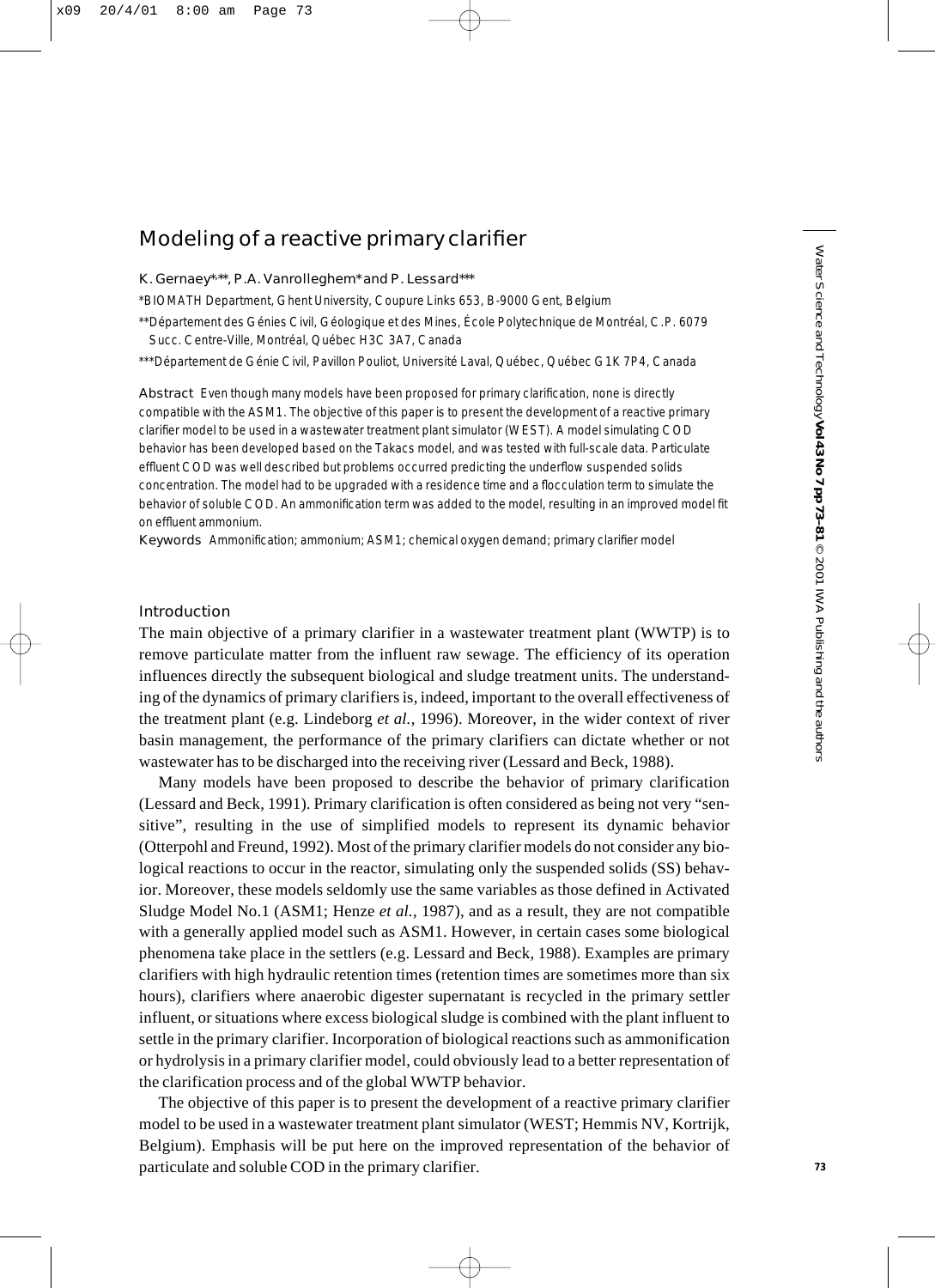### Methods

#### The model

The developed model is based on the Takacs clarifier model (Takacs *et al.*, 1991) which is frequently used to describe the dynamic behavior of settlers. In the original WEST model, our starting point for this study, the Takacs clarifier model was used. However, the resulting soluble component concentration in the effluent of the clarifier was identical to the concentration in the influent as no time delay was included.

Basically the settler is divided into a number of layers (usually ten) and a mass balance is made over each layer to evaluate the SS profile in the settler. The particularity of the model is the use of a settling velocity model describing both clarification and thickening (Eq. 1):

$$
v_{sj} = v_0 e^{-r_h X_j^*} - v_0 e^{-r_p X_j^*} \qquad 0 \le y_{si} \le v_{00}
$$
 (1)

where:  $v_{si}$  = settling velocity of the solids in the layer *j* (m/d);  $v_0$  = maximum Vesilind settling velocity (m/d);  $v_{00}$  = maximum practical settling velocity (m/d);  $r_h$  = hindered settling parameter (m<sup>3</sup>/g);  $r_p$  = flocculent settling parameter (m<sup>3</sup>/g);  $X_j^* = X_j - X_{min}$  ( $X_j = SS$  concentration in layer *j* (g/m<sup>3</sup>);  $X_{\text{min}} = f_{ns}X_{\text{in}}$ ;  $f_{ns}$  = non-settleable fraction of  $X_{\text{in}}$  and  $X_{\text{in}}$ influent SS concentration  $(g/m^3)$ ).

#### The data

The data used to develop and validate the model are those obtained from a 10-day measurement campaign on the Norwich treatment plant (Lessard and Beck, 1988). Besides providing a complete database for a primary clarifier model evaluation, the data clearly show the presence of phenomena like degradation or flocculation of filtered COD, and ammonification (Lessard and Beck, 1988).

#### Influent fractions

The average influent SS concentration of the available data set was  $351$  g SS/m<sup>3</sup>. Knowing that only total and filtered  $\text{COD}$  (COD<sub>T</sub> and  $\text{COD}_F$ ) were measured, some assumptions had to be made for the influent to convert measured COD values into an influent fractionation according to ASM1 variables:  $S_S$ ,  $S_I$ ,  $X_S$ ,  $X_I$ . Filtered COD contains all the particles <1.2 µm while soluble COD contains the particles < 0.45 µm. According to Levine *et al.* (1991), the fraction of organic matter contained in the following particle size range, 0.001–1 µm, is around 15%. Considering this, and also keeping in mind our modeling objective, filtered COD was considered as soluble COD for the evaluation of the developed models. The COD influent fractions applied here were:

$$
S_I = 0.4 \text{ COD}_S; S_S = 0.6 \text{ COD}_S; X_I = 0.2 \text{ COD}_X; X_S = 0.8 \text{ COD}_X
$$

where:

 $\text{COD}_{\text{S}} = \text{COD}_{\text{F}} = S_{\text{S}} + S_{\text{I}} = \text{soluble COD};$ 

 $\text{COD}_{\text{X}} = \text{COD}_{\text{T}} - \text{COD}_{\text{F}} = X_{\text{S}} + X_{\text{I}} =$  particulate COD.

No  $X_{\text{BH}}$ ,  $X_{\text{BA}}$  and  $X_{\text{P}}$  were assumed present in the influent.

# Settling parameters

A first set of settling parameters were taken from Coderre (1999) and used as reference values (Table 1).

#### Evaluation of model fit

Parameter fitting was done by minimizing the sum of squared errors between model predictions and data. The quality of the fit between simulated values and available data was also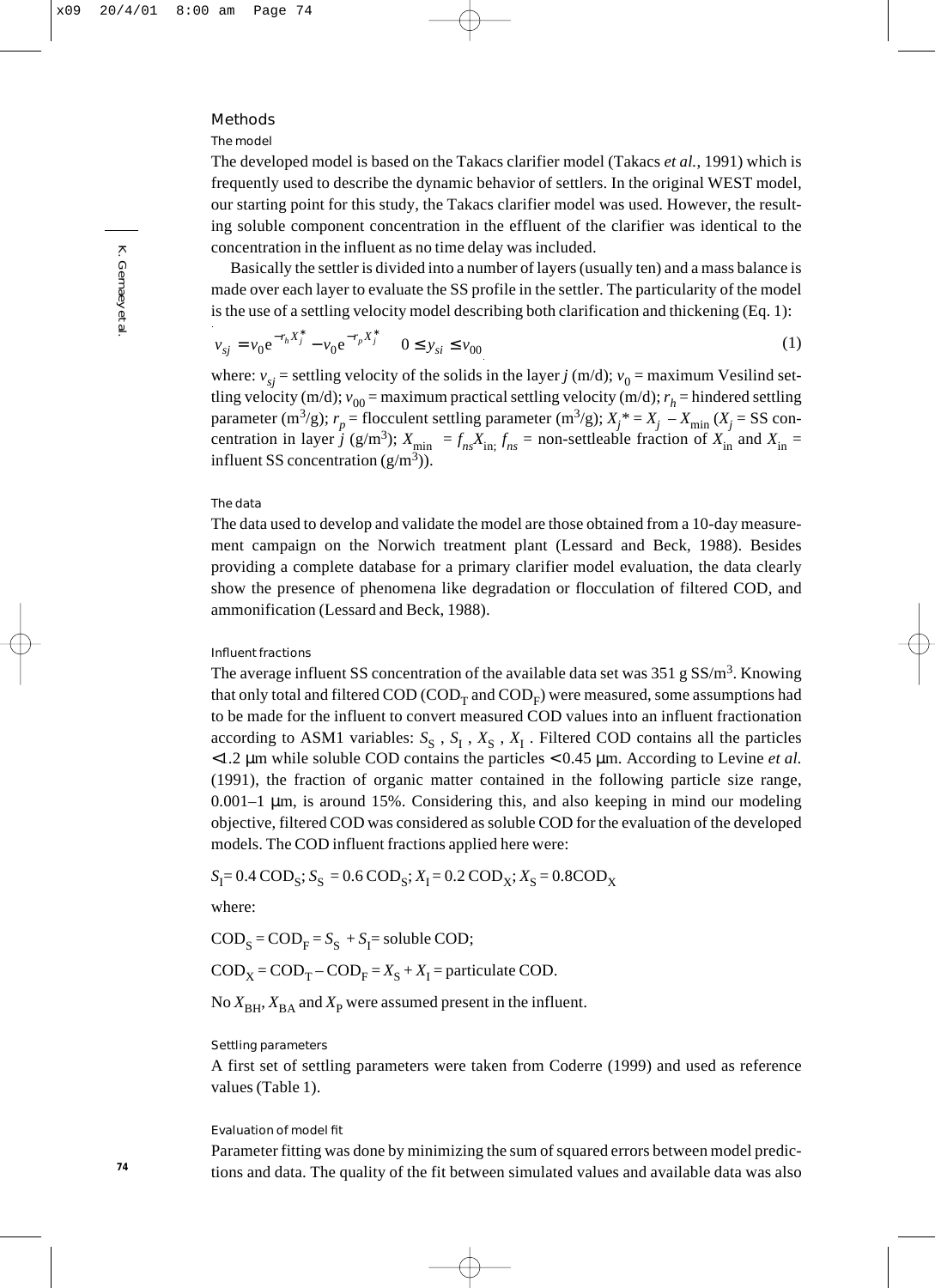Table 1 Takacs settling parameters taken from Coderre (1999)

| Settling parameter                         | Value                    | Settling parameter | Value                                                                |
|--------------------------------------------|--------------------------|--------------------|----------------------------------------------------------------------|
| $V_{\odot}$<br>$V_{00}$<br>$f_{\text{ns}}$ | 96 m/d<br>80 m/d<br>O 24 |                    | $0.00019 \,\mathrm{m}^3/\mathrm{q}$<br>$0.0007 \text{ m}^3/\text{q}$ |

evaluated by calculating the average relative deviation (ARD) between model predictions and available data points for the parameter set resulting from the parameter fitting procedure (Eq. 2):

$$
ARD = \frac{1}{n} \sum_{i=1}^{n} \left( \frac{|Xi_{obs} - Xi_{sim}|}{Xi_{obs}} \right) \times 100\%
$$
 (2)

where:

ARD = average relative deviation;

 $n =$  number of experimental data points;

 $Xi_{obs}$  = observed values;

 $Xi_{\text{sim}}$  = simulated values.

# Results and discussion

## Reference simulation

A simulation with the original WEST Takacs model was first done and served as a reference simulation. The model fit is reasonably good for  $\mathrm{COD}_x$  concentrations (Figure 1) with an ARD of 31%. However, it could be improved as, on the average, there seems to be an underestimation of the  $\mathrm{COD}_x$  concentration, while peaks are overestimated (e.g. day 9 and 10). Effluent  $\text{COD}_\text{S}$  concentrations (Figure 2) are slightly overestimated (ARD of 21%), indicating a net loss of  $\mathrm{COD}_S$  in the clarifier. Moreover, changes in simulated effluent  $\rm{COD}_s$  are too sudden and too big compared to the changes of the measured values. This last point can be explained because the influent soluble components are immediately passed on to the effluent in the original WEST Takacs model implementation. Thus, soluble



Figure 1 Original Takacs model; model fit for simulated effluent  $\text{COD}_x$  concentration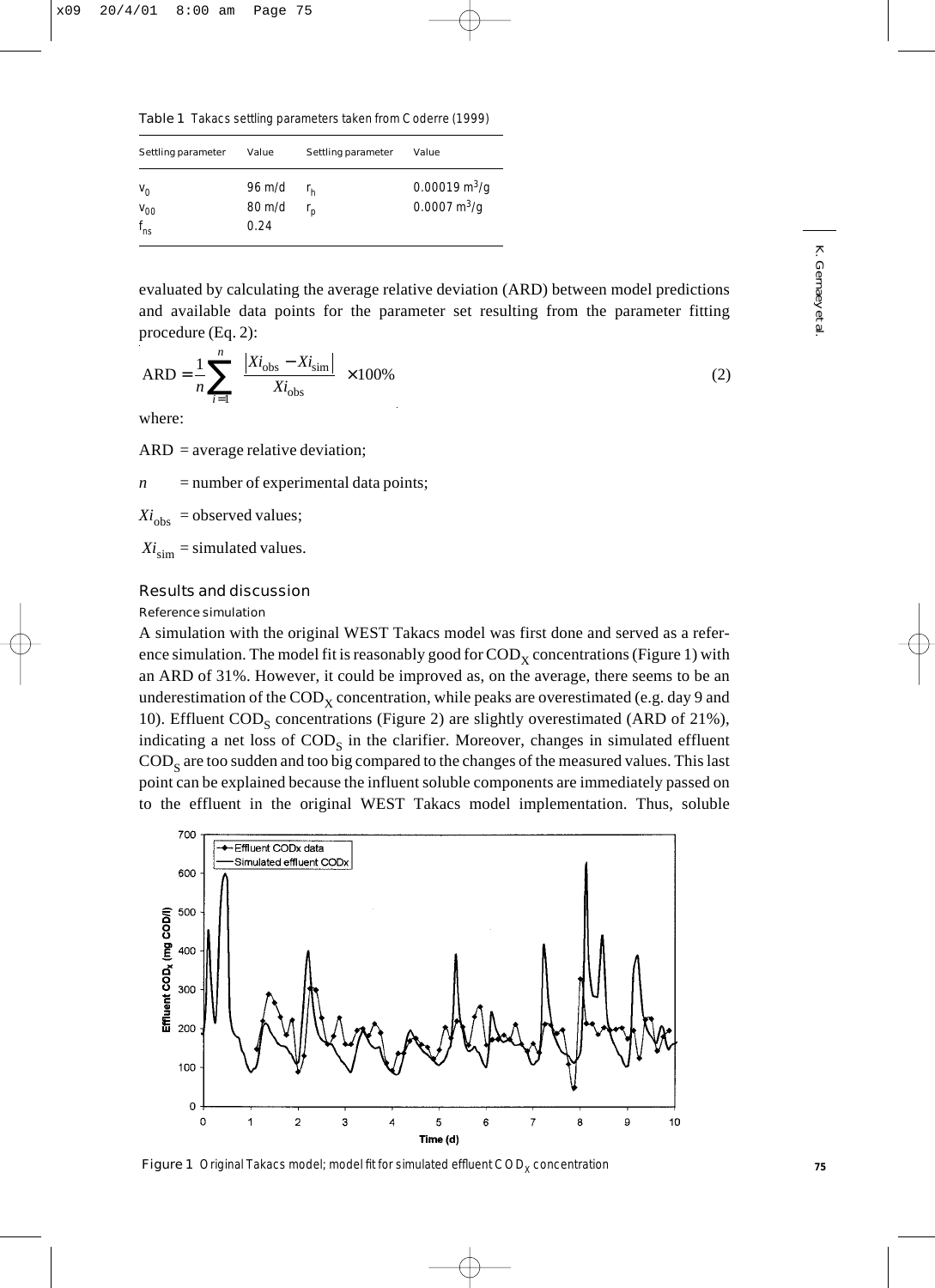Table 2 Results of Takacs settling parameter estimation for the original WEST Takacs model

| Settling parameter set 1                                        | Value                                                                                         | Variable                                                                                | <b>ARD (%)</b>               |
|-----------------------------------------------------------------|-----------------------------------------------------------------------------------------------|-----------------------------------------------------------------------------------------|------------------------------|
| $V_0$<br>$V_{00}$<br>$r_{\sf p}$<br>r <sub>h</sub><br>$f_{ns}$  | 199.805 m/d<br>$31.256 \text{ m/d}$<br>1.328e-4 $\rm m^3$ /g<br>1.006e-6 $m^3$ /g<br>1.089e-5 | Effluent $S_{\rm c}$<br>Effluent $\text{COD}_Y$<br>Effluent $CODs$<br>Effluent $S_{NH}$ | 18.4<br>22.4<br>21.8<br>12.5 |
| Settling parameter set 2                                        | Value                                                                                         | Variable                                                                                | <b>ARD (%)</b>               |
| $V_{\Omega}$<br>$V_{00}$<br>$r_{\rm p}$<br>r <sub>h</sub><br>ns | $250 \text{ m/d}$<br>240 m/d<br>1.064e-4 $\rm m^3/q$<br>1.183e-6 $m^3$ /g<br>1.003e-5         | Effluent $S_{\rm c}$<br>Effluent $\text{COD}_Y$<br>Effluent $CODs$<br>Effluent $S_{NH}$ | 18.4<br>22.3<br>21.8<br>12.5 |



Figure 2 Original Takacs model; model fit for simulated effluent COD<sub>S</sub> concentration

components do not have a residence time in the clarifier (with some mixing) and the effluent concentration changes follow the drastic influent concentration changes.

#### Estimation of settling parameters based on effluent  $\text{COD}_{\mathbf{x}}$

Tests were made to improve the model fit by estimating new settling parameters ( $v_0$ ,  $v_{00}$ ,  $r_p$ ,  $r_h$  and  $f_{ns}$ ) which were adjusted in order to get an optimal fit on effluent  $X_I$  data. For  $X_I$ , identical fractions were applied for the effluent and influent data ( $X_{\!\!f} \!\!=\! 0.2 \, \text{COD}_\text{X}$ ). By doing this it was in fact assumed that the settler does not alter the ratio between the different fractions of particulate material: no reactions take place in the Takacs settler and all particulate fractions settle with the same velocity.

It appeared that estimation of Takacs settling parameters based on  $\mathrm{COD}_x$  data in the overflow is far from straightforward. Indeed, it was observed that the model fit increased only slightly for rather big parameter variations (especially  $v_0$ ). This parameter identifiability problem leads to different parameter combinations that resulted in almost identical model fits (Table 2).

The Takacs settling curves for both sets of Takacs settling parameters resulting from the parameter estimations (see Table 2) were plotted (Figure 3). The two settling curves of Figure 3 are completely different, indicating that there is a parameter identifiability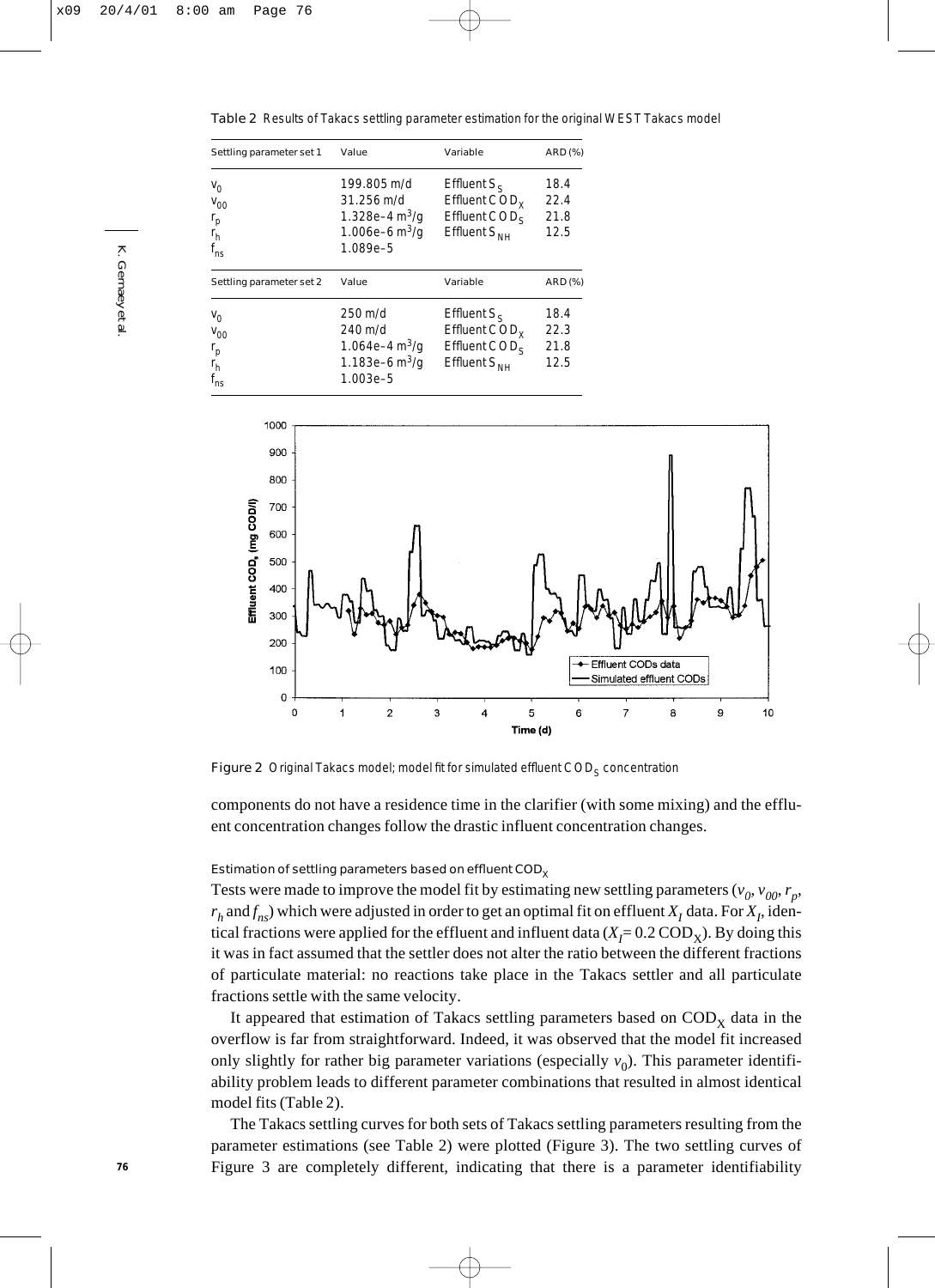Table 3 Relative sensitivity of model output (SS concentration in layer 1 and 10 of the primary clarifier) for the Takacs settling parameters and the design parameters *A*, *H* and *Q*<sup>u</sup>

| Parameter    |           |             | X(10)     | Sensitivity |
|--------------|-----------|-------------|-----------|-------------|
|              | X(1)      | Sensitivity |           |             |
| A            | $-0.5133$ | ***         | 0.2462    | $**$        |
| H            | 0.0348    | $\star$     | 0.0017    | $\star$     |
| $Q_{\rm u}$  | $-0.0136$ | $\star$     | $-0.9609$ | $***$       |
| $V_0$        | $-0.5464$ | ***         | 0.2445    | $**$        |
| $V_{00}$     | 0.0000    |             | 0.0000    |             |
| $r_p$        | $-0.7193$ | ***         | 0.3108    | $**$        |
| $r_h$        | 0.2136    | $**$        | $-0.1324$ | $**$        |
| $f_{\rm ns}$ | 0.3816    | $* *$       | $-0.2230$ | $**$        |

 $N.B. - = not$  sensitive;  $* =$  slightly sensitive;  $* =$  moderately sensitive;

\*\*\* = very sensitive



Figure 3 Takacs settling curves for parameter set 1 and 2 resulting from the parameter estimation procedure

problem with respect to estimating Takacs settling parameters when only overflow  $\mathrm{COD}_{\mathbf{Y}}$ concentration values are available. It was finally tried to estimate the Takacs settling parameters  $v_0$ ,  $v_{00}$ ,  $r_p$ ,  $r_h$  based on overflow COD<sub>X</sub> concentrations, while the Takacs settling parameter fns was fixed at a value of 0.25. That value is similar to the $f_{\rm ns}$  value obtained by Coderre (1999) and represents a more realistic ratio of non-settleable/settleable solids. However this modification of the estimation procedure did not lead to improved parameter identifiability.

## Sensitivity of Takacs model output to changes in settling and design parameters

Due to this identifiability problem, the sensitivity of the Takacs model output to model parameter changes was tested. Relative sensitivity functions were calculated based on the difference between the model output obtained for a reference set of parameters and the model output obtained by increasing the value of one parameter with 0.5% (see Eq. 3). This procedure was repeated for all settling parameters ( $v_0$ ,  $v_{00}$ ,  $r_p$ ,  $r_h$  and  $f_{\rm ns}$ ) and for the primary clarifier design variables (surface A, height  $H$ , underflow flow rate  $Q_u$ ). The Takacs settling parameters of Coderre (1999) were used to generate the reference simulation.

$$
f = \frac{dy}{y} \frac{\theta}{d\theta} \tag{3}
$$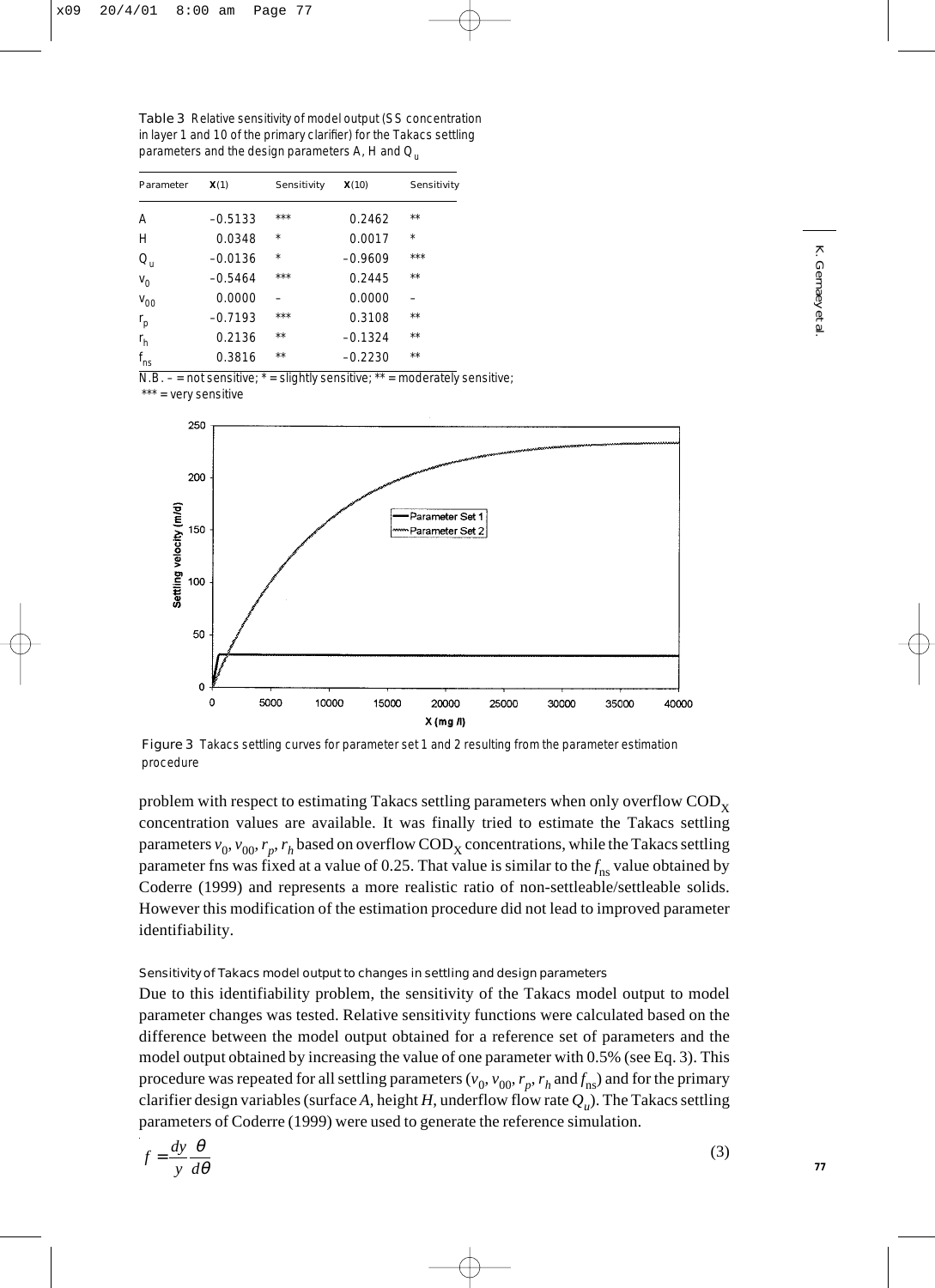where  $f =$  value of relative sensitivity function;  $dy =$  model output difference;  $y =$  reference model output (for reference parameter set);  $d\theta$  = parameter difference;  $\theta$  = reference value of parameter.

The results of this evaluation are shown in Table 3. The evaluation was done for *X*(1) and *X*(10), the SS concentration in the top and the bottom layer of the clarifier respectively. It is surprising that the model output was not sensitive at all to variations of the settling parameter  $v_{00}$ .

## Estimation of settling parameters based on effluent  $\text{COD}_X$  and underflow SS

It was also tried to estimate the settling parameters using both the overflow  $\mathrm{COD}_x$  and the underflow SS concentrations (no underflow COD data available). One of the reasons to set up the parameter estimation procedure like this was the poor description of the underflow SS concentration data when only fitting on overflow  $\mathrm{COD}_x$  data.

Multivariable fitting on both overflow and underflow SS concentrations did not give satisfactory results. When using the settling parameters resulting from the parameter estimation procedure in a simulation, it appeared that a reasonable description of underflow SS concentrations could be achieved. However, too few solids went to the overflow, resulting in predicted overflow SS concentrations that were far too low. The explanation is the huge difference between the overflow and underflow SS concentration. For multivariable fitting the underflow SS concentrations will weigh much more compared to the overflow concentrations, since the optimization procedure relied on the minimization of the absolute sum of squared errors between model predictions and available data.

A possible solution to fit the model correctly on both data sets is the application of weighting factors on the different available data sets. A weighting factor of 0.001 was applied for the underflow SS data, and a factor 1 was used for overflow  $\text{COD}_x$  data. By doing this, the fit on underflow SS data became worse whereas the fit on overflow  $\mathrm{COD}_x$ improved. Still, model fit on overflow  $\mathrm{COD}_x$  was not sufficiently good.

A more fundamental explanation for the problems found could be the choice of a proper COD/SS ratio in the Takacs model. Indeed, since it was attempted to have an ASM1 compatible settler model, the influent concentrations were all expressed in terms of COD concentrations. Particulate COD concentrations need to be converted into SS units for the calculation of the settling velocity of the SS in the settler. It was observed from the data that the COD<sub>x</sub> /SS ratio in the influent (0.91) is different from the COD<sub>x</sub> /SS ratio in the overflow (1.22) of the primary clarifier. For the underflow data this could not be checked since no COD data were available. For the original Takacs model this creates a problem, since one can only apply one COD to SS conversion factor in the model. The observed variation of the  $\text{COD}_x$  /SS fractions can be caused either by the fact that different particulate fractions do not settle with identical velocities, or by the production or consumption of certain particulate fractions during the residence time in the primary clarifier. Production or consumption of particulate fractions in the clarifier could be modelled by adding reactions to the Takacs clarifier model, as will be illustrated below, and could for example account for the extra formation of some SS through flocculation of  $\mathrm{COD}_S$  fractions.

# Takacs model with soluble residence time and flocculation of  $\mathsf{COD}_\mathsf{S}$

As a start, a new model was built where the transport and mixing of the soluble components was assumed to be due to the bulk movement of the liquid. The soluble components are passed on through the different layers of the Takacs clarifier as though they were passing through tanks in series. Results of simulations are given in Figure 4 for effluent  $\text{COD}_\text{S}$ . The modified model gave a better fit for effluent  $\mathrm{COD}_\mathrm{c}$  compared to the original Takacs model (Figure 2) (ARD = 18.9% compared to  $21.8\%$ ). From Figure 4 one can observe that the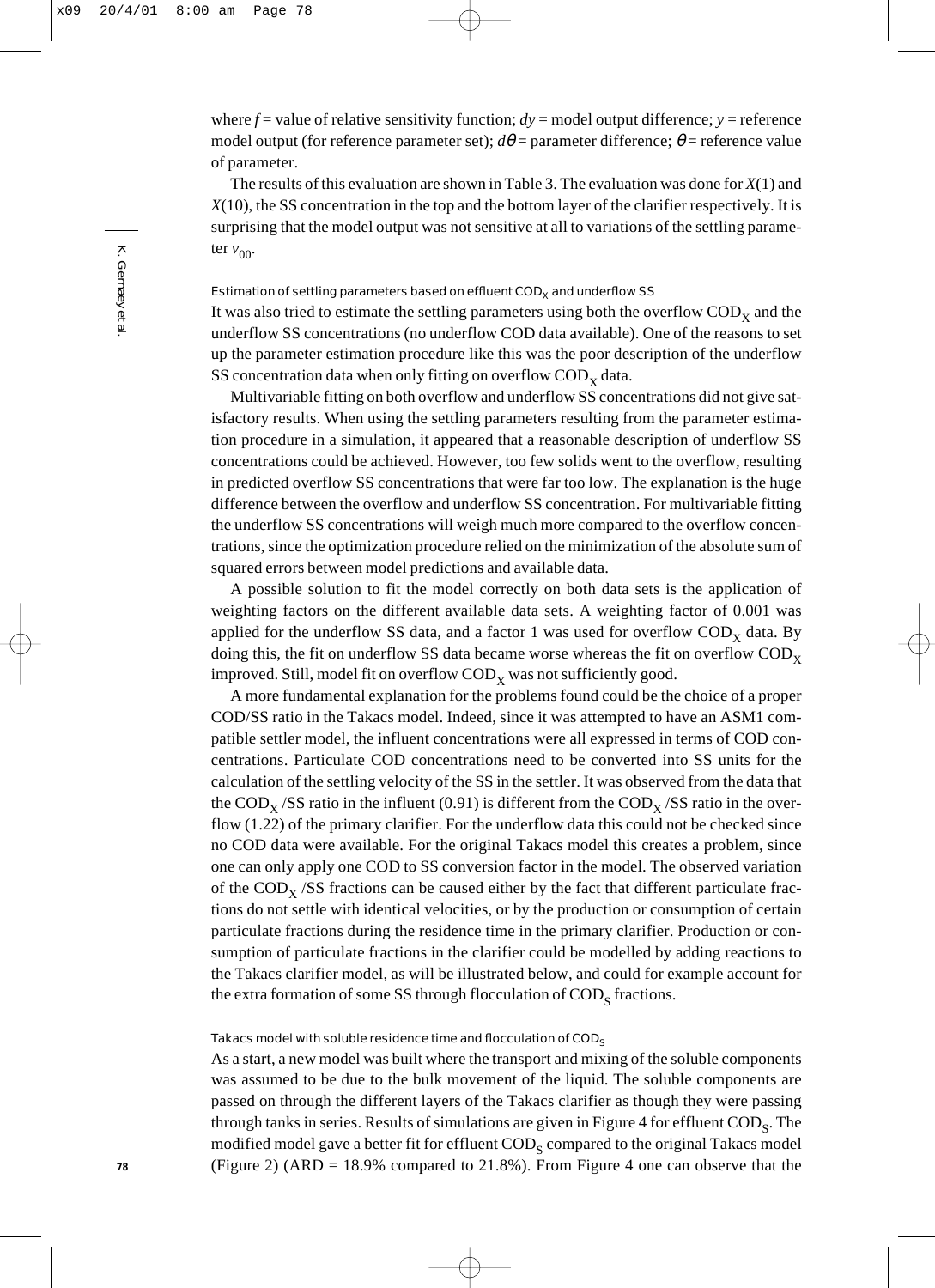

Figure 4 Simulated effluent COD<sub>S</sub> concentration for Takacs model with solubles residence time and Takacs model with flocculation reaction (k\_floc = 0.004; flocculation model 2)

simulated effluent  $\text{COD}_\text{s}$  concentrations are on average still higher than the measured ones.

As mentioned before, a net loss of soluble COD was observed in the primary clarifiers of the Norwich WWTP. It was thus assumed that this loss was due to flocculation of soluble COD and that both  $S_S$  and  $S_I$  were removed partially through this phenomenon. The flocculation rate was first assumed to be a first order reaction (e.g. flocculation rate =  $k_f$ floc SI). The constant k\_floc was assumed to be the same for  $S<sub>I</sub>$  and  $S<sub>S</sub>$ . During the flocculation process,  $S_I$  was converted to  $X_I$ , and  $S_S$  was converted to  $X_S$ . It was also considered to include hydrolysis in the model (conversion of  $X<sub>s</sub>$  to  $S<sub>s</sub>$ ), but from a model calibration point of view this has no meaning in this particular case. Indeed, hydrolysis of  $X_S$  to  $S_S$  can always be compensated by flocculation of  $S_S$  to  $X_S$ , which means that the flocculation and hydrolysis rate will be highly correlated. It should be clear however that it can be interesting to include a hydrolysis reaction in the settler model, especially in case measured effluent  $\text{COD}_\text{S}$  concentrations are higher than influent  $\text{COD}_\text{S}$  concentrations (net production of  $\mathrm{COD}_S$  in the primary clarifier).

The model fit on  $\mathrm{COD}_S$  data was first improved by estimating the value of k\_floc that resulted in the best description of effluent  $\text{COD}_S$  data; a k\_floc value of 1.249 d<sup>-1</sup> was obtained. An average relative deviation between model predictions and measured  $\text{COD}_s$ values of 15.1% was calculated. This is a significant improvement in comparison with previous simulations with the original Takacs model (21.8%) and the Takacs model with soluble residence time (18.9%).

Following this study, a second model was developed where the flocculation rate of  $S<sub>I</sub>$  or  $S_S$  was dependent both on the  $S_I$  or  $S_S$  concentration and the total  $S_S$  concentration (e.g. flocculation rate =  $k_f$ floc  $S_I$  *X*). The flocculation rate constant k\_floc was again assumed to be the same for  $S_I$  and  $S_S$ . During the flocculation process  $S_I$  was converted to  $X_I$ , and  $S_S$  was converted to  $X_{\rm s}$ . For this flocculation model, k\_floc cannot be estimated independently from the settling parameters when trying to optimize the model fit on effluent  $\text{COD}_s$  data. Indeed, in this second flocculation model the amount of flocculated  $S<sub>I</sub>$  or  $S<sub>S</sub>$  will also depend on the S<sub>S</sub> concentration in the layers. A modification of the settling parameters will thus also result in a modification of the amount of  $S<sub>I</sub>$  and  $S<sub>S</sub>$  that will be converted to  $X<sub>I</sub>$  and  $X_{\rm s}$  through flocculation.

K. Gernaey *et al.* . Gernaey et al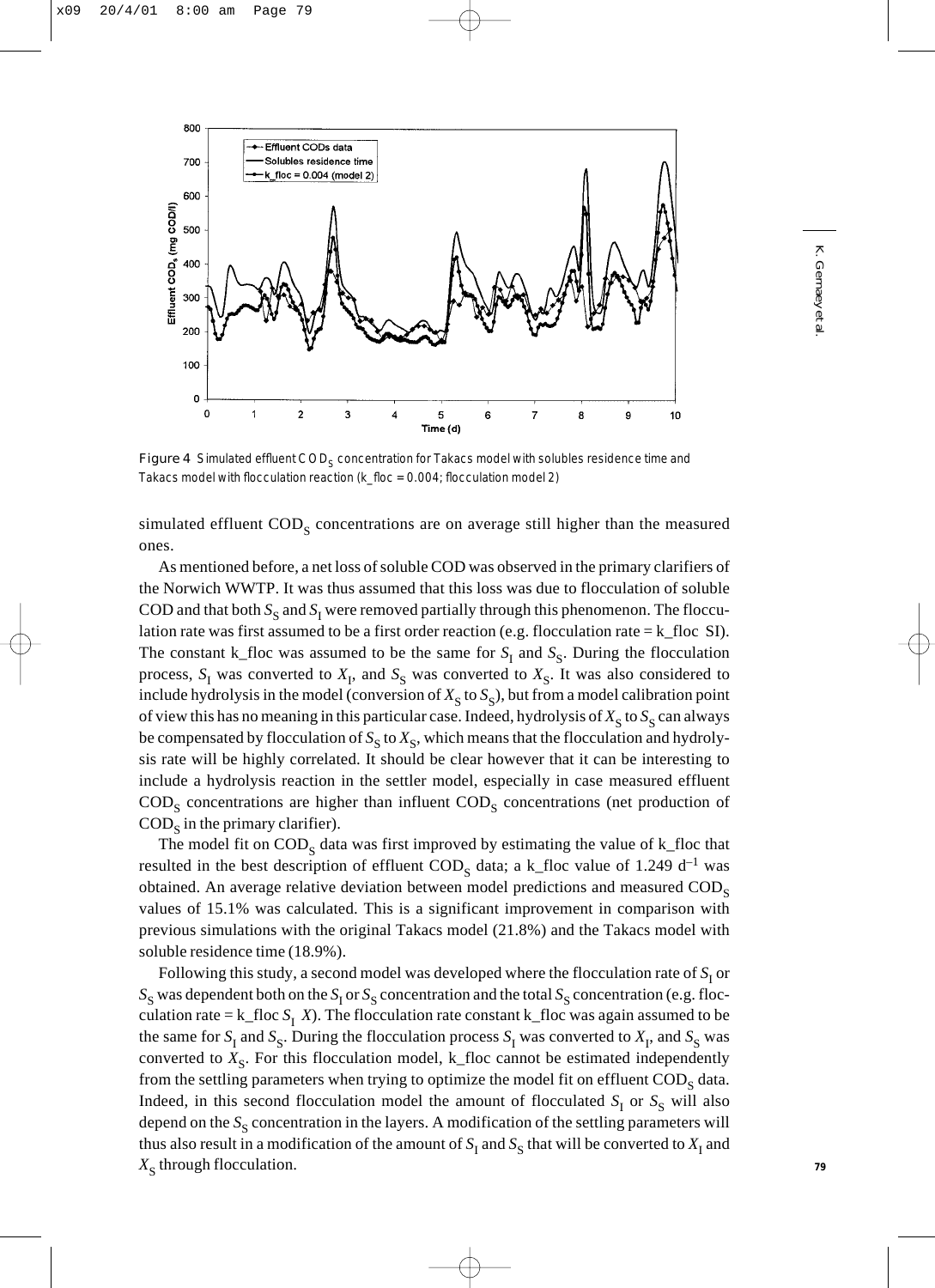

Figure 5 Model fit to effluent S<sub>NH</sub> data for Takacs model without solubles residence time, and for a Takacs model with solubles residence time and ammonification ( $k_a = 1.49$  1/d)

However, in a first approximation k\_floc was estimated separately. The value obtained from this estimation (k\_floc =  $0.0047$  l/mg COD.d) was subsequently used as the initial value for a second optimization run in which both settling parameters and k\_floc were estimated. A new parameter estimation was carried out to estimate k\_floc and the settling parameters. Effluent  $\text{COD}_s$  and  $\text{COD}_x$  data were used as fit criteria (multivariable fitting). A k\_floc value of 0.0040 l/mg COD.d resulted from the estimation procedure together with a set of settling parameters. A simulation was carried out using the parameter set resulting from the estimation procedure. An average relative deviation between model predictions and measured  $\mathrm{COD}_\mathrm{s}$  values of 15.2% was obtained, similar to the first flocculation model. The model fit is also shown in Figure 4. The model fit to effluent  $\text{COD}_S$  data obtained for this second flocculation model is slightly worse compared to the first model (15.2 versus 15.1% average relative deviation respectively). Obviously, the less complex model is to be preferred since the extra complexity introduced by using flocculation model 2 did not improve the results.

## Takacs model with ammonification

For the original Takacs model implementation in WEST, an average relative deviation between model predictions and data of 12.5% was found. Similar to  $\text{COD}_S$  data, concentration changes predicted by the model were too sudden and too sharp (see Figure 5). In a first phase, the model fit on effluent  $S_{NH}$  data improved by including the solubles residence time in the Takacs model, with a resulting ARD value of 10.2%. It was then tried to improve the model fit by including ammonification in the model. In the ammonification process influent  $S_{ND}$  is converted to  $S_{NH}$ . Ammonification was included in the model as  $r_{amm} = k_a S_{ND}$ . The value of  $k_a$  was estimated in order to get the best fit on effluent SNH data. A value of 1.49 1/d was obtained for k\_a, and an average relative deviation between model predictions and measured  $S_{NH}$  values of 8.6% was calculated. The resulting model fit on  $S_{NH}$  effluent data is also shown in Figure 5.

# **Conclusions**

A Takacs settler model can give a reasonable description of the effluent  $\text{COD}_x$  concentrations of a primary clarifier. However, it became clear from the parameter estimations that